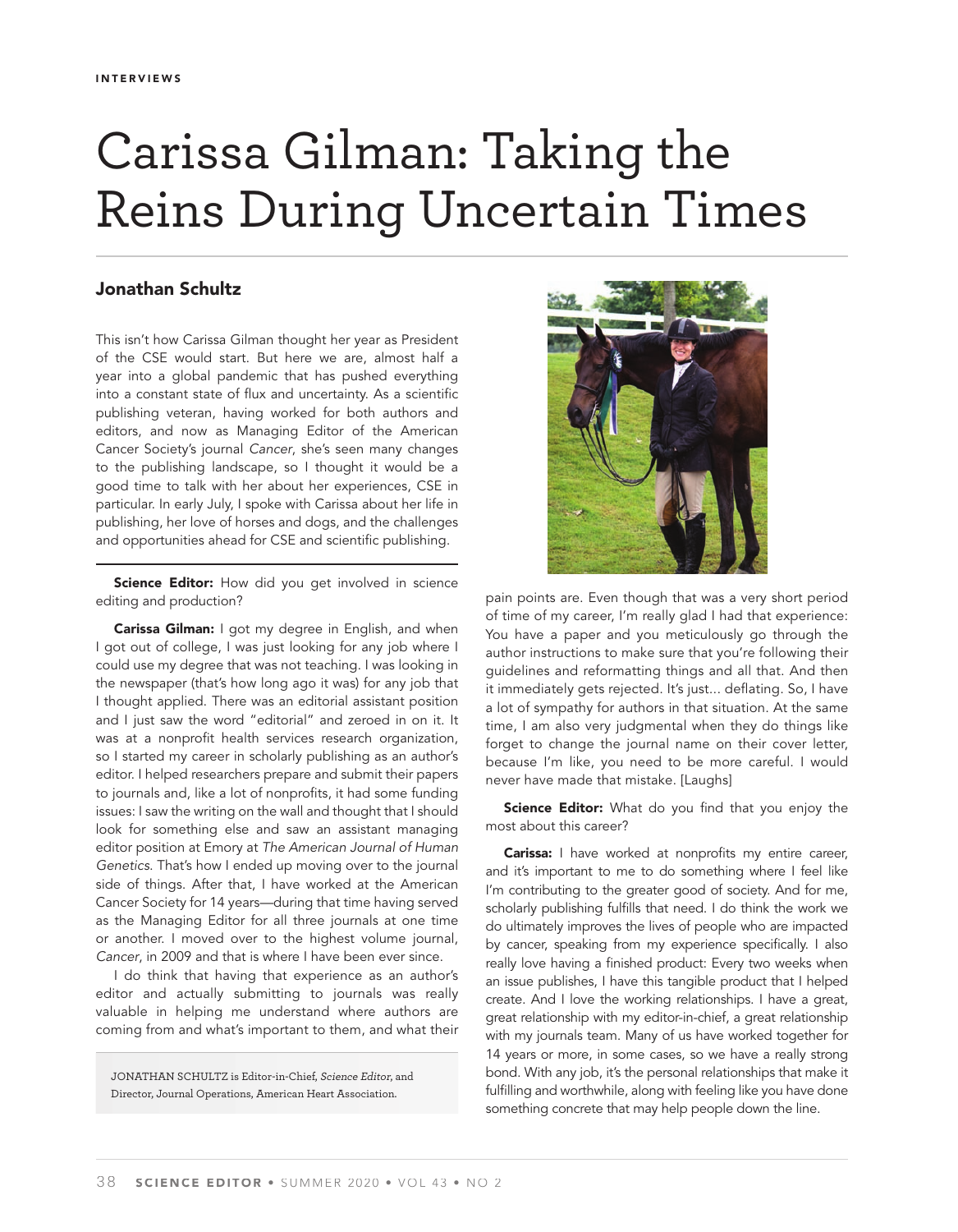Science Editor: Speaking of relationships, how are you maintaining those relationships in this all virtual world we're in now?

**Carissa:** I am missing having that face-to-face interaction with people. We all used to go to lunch together on Thursdays, and it was a really nice time to get away from work and just talk. We now have a weekly Microsoft Teams virtual video conference where we do the same thing: We don't talk about work, we just talk about how your week is going and what's going on with you. And then we'll have a theme of the week, like what was your first concert (Kenny Rogers and Dolly Parton "Islands in the Stream" tour at the Omni). Just to try to maintain that personal connection with people, but it's not the same.

Science Editor: Have you had any success connecting with editors or authors in a similar way?

Carissa: That's a good question. So, we're currently planning our first virtual editorial board meeting, probably in October. I'm very curious to see how that experience is different. Just based on what the experience was like having the CSE annual meeting virtually, I think you do lose some things, but then there are some things you gain unexpectedly. It will be interesting to see if we have some different interactions or engagement from people that normally don't attend the in-person meeting. So I'm curious: Have you had a virtual editorial board meeting?

**Science Editor:** One of our (American Heart Association) journals has actually done it, and one is being planned right now. The one that did it liked, as you just alluded to, that they got more attendance than they ever had for the inperson ones prior, including people who normally couldn't travel. Now it's just a matter of staying up really late at night to attend, depending on the time zone.

Carissa: Right. But I have been a little sad because we always have our pre-editorial board meeting dinner with the editor and publisher, and I know that's not going to happen. It's just a different interaction and I don't know what would take the place of that, so we'll see.

Science Editor: If you hadn't ended up in scientific editing, what do you think you would be doing instead?

Carissa: So, I really wanted to work with horses for a living and I always thought that's what I would do. And there's a part of me that's still dismayed that that didn't happen. I only agreed with my parents to go to college if I could major in equine science, and I applied to Brenau Women's College in Gainesville, Georgia, because they had an equine science program and you could take your horse with you. I got a scholarship, but by the time I arrived, they had discontinued

the program. But I had enough AP credits to exempt out of my freshmen core English classes, so that's how I became an English major. It was not by design. By the time I graduated, I just felt like I wasn't on that path anymore to pursue a career in the horse industry: it's not common to have an English degree and then start going back to managing a barn or whatever. I do own a horse and riding is my primary interest outside of work, but I had always planned for it to just be my entire life. And that's not how things turned out.

Science Editor: Do you treat dealing with a new editor as breaking in a steed?

Carissa: Well, I had not thought of it like that, but my philosophy toward training my horse is to just stuff treats in his face. So I guess maybe that works with editors too. It's positive reinforcement.

**Science Editor:** As the current president, I want to talk a little bit about CSE. What has CSE meant to you over the years?

Carissa: CSE has been my primary professional organization, the one that I've been most involved in. The reason that happened I think is because I was mentored within the organization. Angela Cochran was my colleague at the American Cancer Society, and she was heavily involved with CSE, and she's the one that got me more involved. To me, the mentorship aspect of CSE is one of the things that's made it most special to me. One of its greatest strengths is that there are members who are open and willing to mentoring early career professionals. I find it to be a great collegial organization that has opportunity for people who do want to be more involved. There are not a lot of barriers to entry: If you want to be, you can be on a committee or become a committee chair and be more involved with the organization. I think that's always something we need to work on is to make sure that people know they can join committees and be involved.

That's what my experience was like when I was a young professional coming up in scholarly publishing. I remember so clearly that first time going to my first Short Course for Managing Editors and just having that realization that other people have the same problems I do, the same pain points, and have had the same experiences. It was so eye opening for me. A lot of times when you're starting your career in scholarly publishing, at least back in the day where the journal offices moved with a change in editorship, you were surrounded by people who didn't do what you did, who didn't even know what you did. And we were in a basement office kind of by ourselves. That's why CSE was such an incredible resource for me is because I felt so isolated in my career at this larger university where I didn't know how to find other people that worked in journal offices. It just really